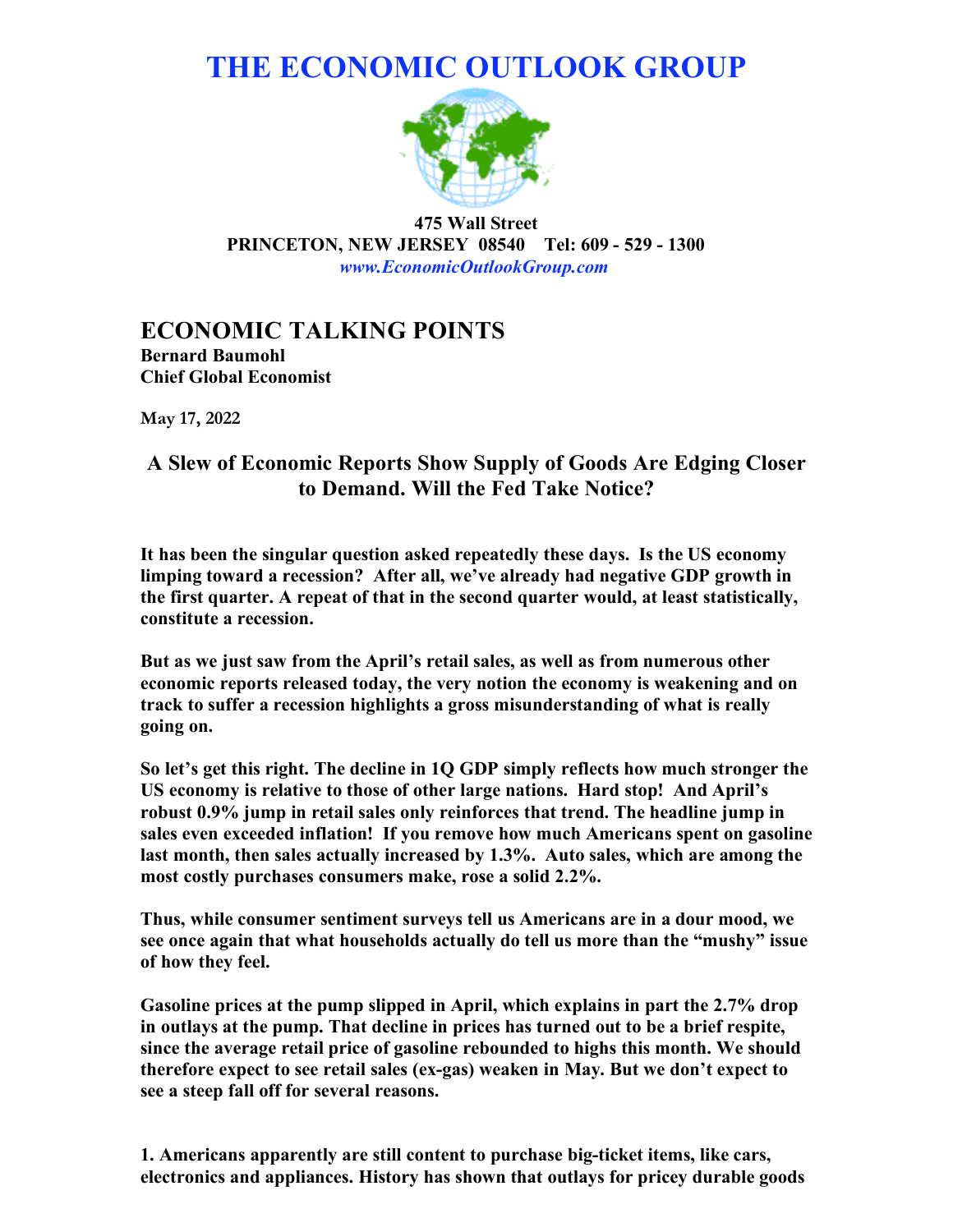**are typically the first to turn down if Americans are genuinely worried about their future finances.**

**2. The 0.2% decline in shopping for food and beverage suggests that consumers are making adjustments in their shopping habits. They are finding less costly alternatives like, private label groceries or store name brands, which tend to be cheaper than the more familiar retail brands.**

**3. The strong job market continues to support higher wage growth and thus permit more spending.**

**4. Americans have accumulated ample savings the last two years and are tapping those funds to maintain their standard of living.** 

**Having said all that, we know Americans also face some harsh headwinds.**

**Consumer price inflation remains above 8% and the Federal Reserve has raised interest rates more aggressively to dampen consumer and business demand. Jerome Powell hinted the Fed would hit the brakes even harder if that is what it takes to finally lasso in inflation.**

**But we have already seen tangible signs inflation pressures are beginning to cool. April's CPI (8.3%) pulled back from March's rate (8.5%). Granted, that fractional drop may not be enough to uncork any champagne bottles, but it does suggest we are at or near an inflection point.**

**Another encouraging sign that prices may be easing can be found in the Fed's latest release on industrial production. This is where we get fresh insights on how much progress industries are making in terms of pumping out supplies.** 

**US manufacturing activity jumped in April for the third consecutive month. Factory output rose 0.8% last month, far better than what was expected. Manufacturers are now operating at their highest capacity in 15 years! The output of consumer goods alone has now risen for four straight months.** 

**Total industrial production, which includes manufacturing, mining and utilities, increased 1.1%, the biggest one month jump in 6 months!**

**What this tells us is that factories are making the adjustments needed to offset labor shortages. Moreover, the constraints posed by a lack of inventory, from raw material to electronic components, are starting to fade. As more goods get produced and make their way to wholesalers and retailers, worries of scarcities diminish and that helps reduce inflation pressures.**

**Yet another economic indicator out today, the broadest yet in terms of the flow of goods through the economy, was manufacturing and trade inventories for March and it perfectly corroborated the trend that supply chain bottlenecks are easing.** 

**Manufacturing inventories increased 1.3% that month, and is up 10.6% from the year ago level.**

**Wholesale inventories rose 2.3% in March, and stands 22% year over year. Retailers are also replenishing their stockrooms, with inventory levels up another 2.3% that month and now stands 11.4% above March 2021's level.**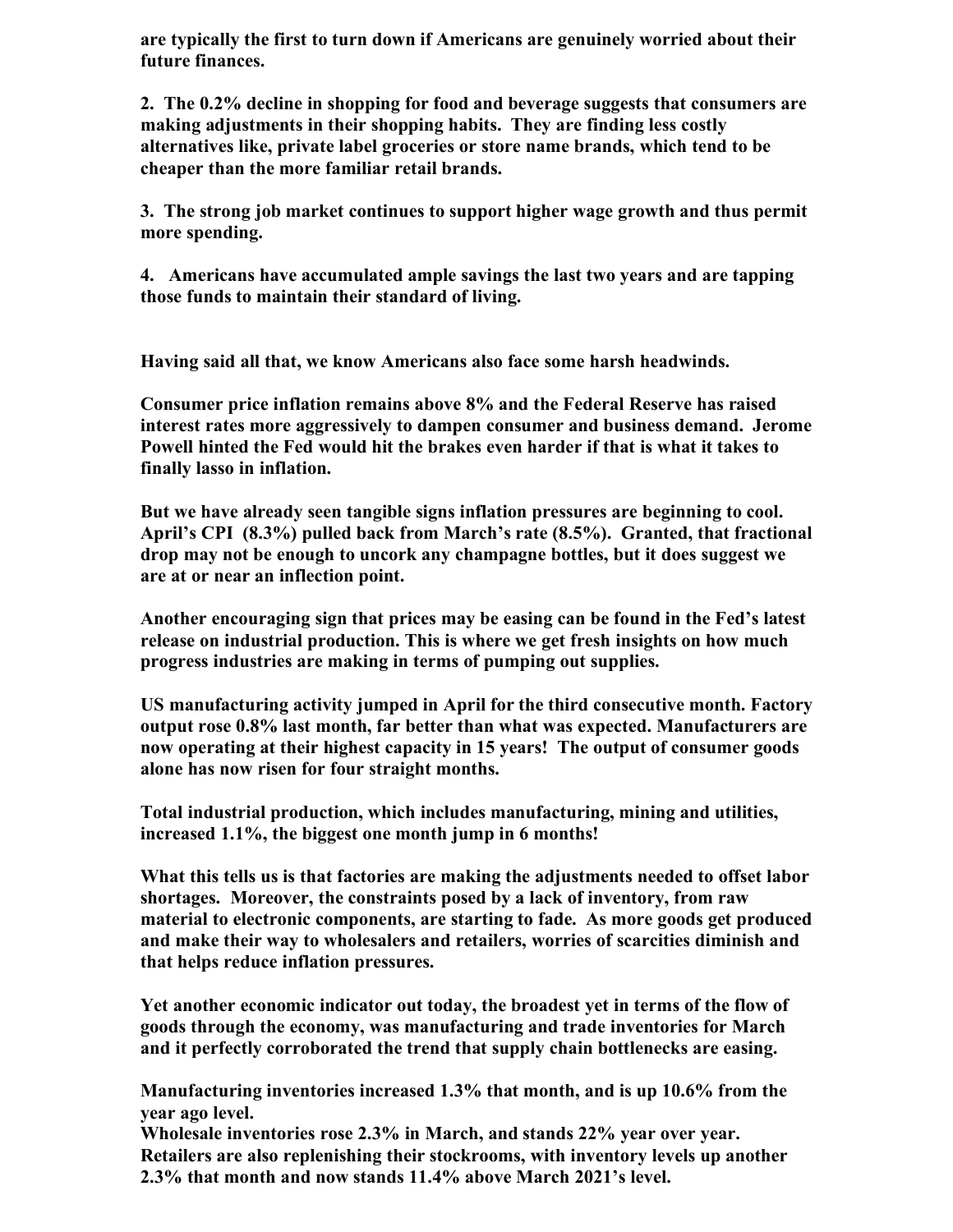**Remember, the key goal here is to get supply edging up closer to overall demand. If that trend continues, we should see inflation continue to retreat in the coming months. With supply and demand moving closer toward equilibrium, there is less of a need for the Fed to place rising interest rates on autopilot.**



 **Demand for retail sales (excluding gasoline)**

#### **US factory output of consumer goods**